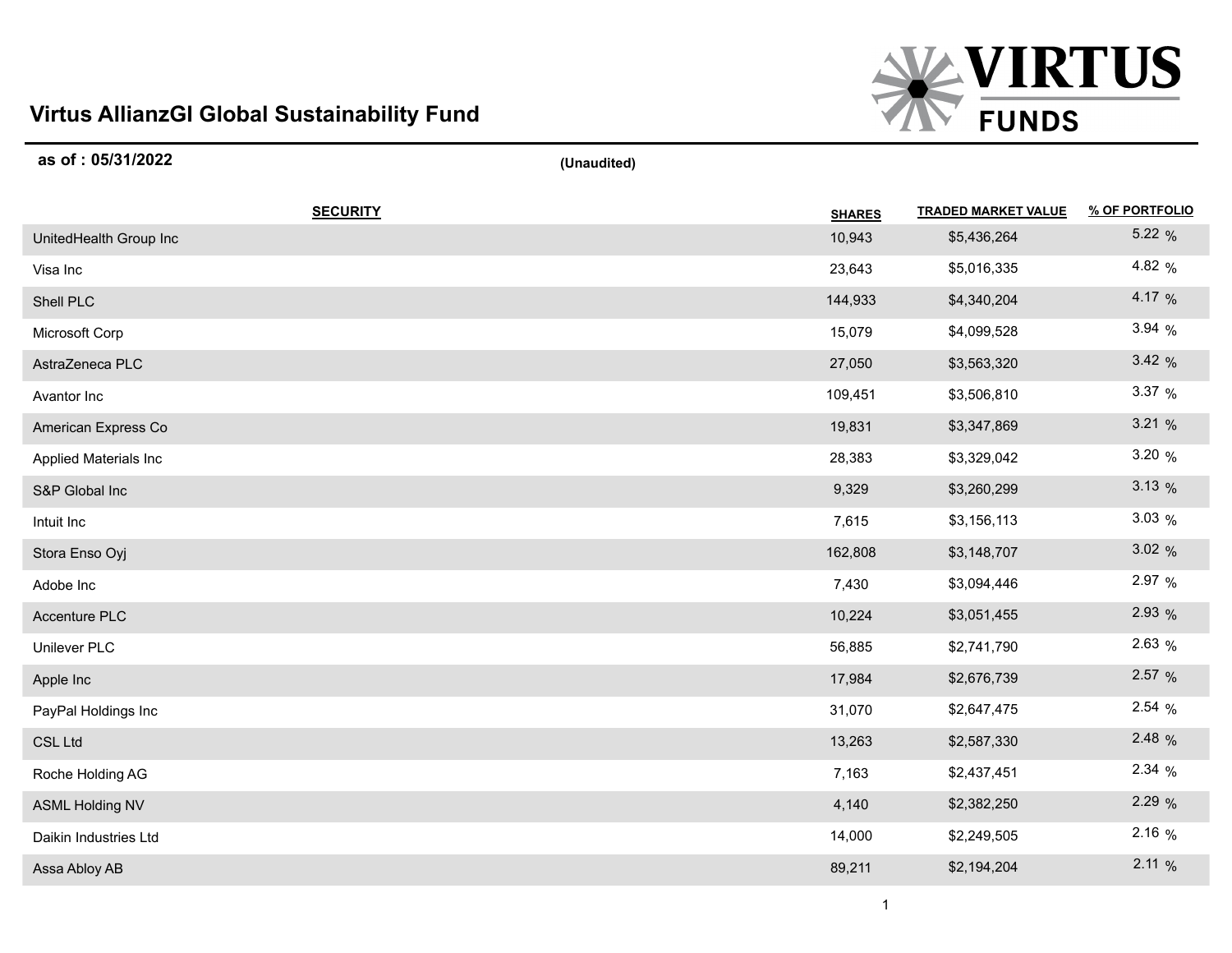| <b>SECURITY</b>                                           | <b>SHARES</b> | <b>TRADED MARKET VALUE</b> | % OF PORTFOLIO |
|-----------------------------------------------------------|---------------|----------------------------|----------------|
| Nestle SA                                                 | 17,632        | \$2,150,692                | 2.07%          |
| AbbVie Inc                                                | 14,396        | \$2,121,539                | 2.04%          |
| Industria de Diseno Textil SA                             | 85,944        | \$2,065,817                | 1.98 %         |
| Estee Lauder Cos Inc/The                                  | 8,001         | \$2,037,455                | 1.96 %         |
| Muenchener Rueckversicherungs-Gesellschaft AG in Muenchen | 8,065         | \$1,971,468                | 1.89 %         |
| Kingspan Group PLC                                        | 23,640        | \$1,949,086                | 1.87 $%$       |
| Atlas Copco AB                                            | 163,040       | \$1,825,403                | 1.75 $%$       |
| Keyence Corp                                              | 4,400         | \$1,763,281                | 1.69 %         |
| Linde PLC                                                 | 5,146         | \$1,670,803                | 1.60 %         |
| Agilent Technologies Inc                                  | 12,721        | \$1,622,691                | 1.56 $%$       |
| adidas AG                                                 | 8,090         | \$1,602,039                | 1.54 $%$       |
| CME Group Inc                                             | 7,755         | \$1,541,927                | 1.48 $%$       |
| Sandvik AB                                                | 73,466        | \$1,504,534                | 1.44 $%$       |
| Sap SE                                                    | 14,082        | \$1,402,774                | 1.35 $%$       |
| Prudential PLC                                            | 91,207        | \$1,192,398                | 1.15 $%$       |
| Trex Co Inc                                               | 18,420        | \$1,173,722                | 1.13 $%$       |
| Kering SA                                                 | 1,984         | \$1,085,622                | 1.04 $%$       |
| Tate & Lyle PLC                                           | 111,385       | \$1,044,952                | 1.00 $%$       |
| Sse PLC                                                   | 46,148        | \$1,030,437                | 0.99%          |
| Ssab Ab                                                   | 160,480       | \$989,243                  | 0.95%          |
| International Flavors & Fragrances Inc                    | 6,984         | \$923,075                  | 0.89%          |
| Norsk Hydro ASA                                           | 111,018       | \$890,262                  | 0.85%          |
| Xylem Inc/NY                                              | 10,343        | \$871,398                  | 0.84%          |
| Novo Nordisk A/S                                          | 7,592         | \$841,054                  | 0.81%          |
| <b>Bright Horizons Family Solutions Inc</b>               | 6,565         | \$594,461                  | 0.57 %         |